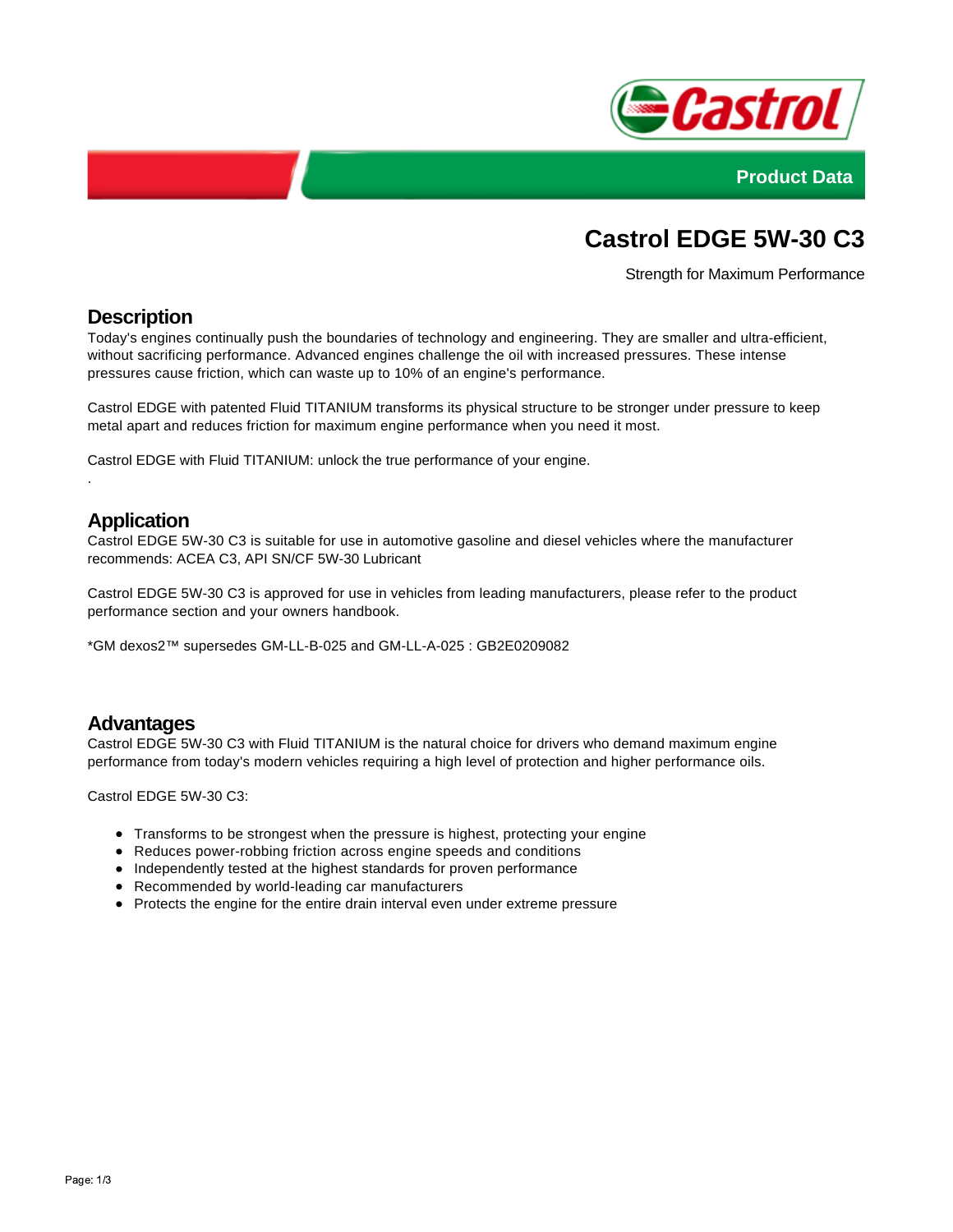## **Typical Characteristics**

| <b>Name</b>               | Method            | <b>Units</b>       | Castrol EDGE 5W-30 C3 |
|---------------------------|-------------------|--------------------|-----------------------|
| Density @ 15C, Relative   | ASTM D4052        | g/ml               | 0.8524                |
| Viscosity, Kinematic 100C | ASTM D445         | mm <sup>2</sup> /s | 12.1                  |
| Viscosity, CCS -30C (5W)  | <b>ASTM D5293</b> | $mPa.s$ (cP)       | 5750                  |
| Viscosity, Kinematic 40C  | ASTM D445         | mm <sup>2</sup> /s | 70                    |
| <b>Viscosity Index</b>    | <b>ASTM D2270</b> | None               | 173                   |
| Pour Point                | <b>ASTM D97</b>   | °С                 | $-42$                 |
| Flash Point, PMCC         | ASTM D93          | °C                 | 204                   |
| Ash, Sulphated            | ASTM D874         | $%$ wt             | 0.8                   |

## **Product Performance Claims**

ACEA C3 API SN/CF GMdexos2™\* MB-Approval 229.31/ 229.51 Renault RN 0700 / RN 0710 VW 505 00/ 505 01